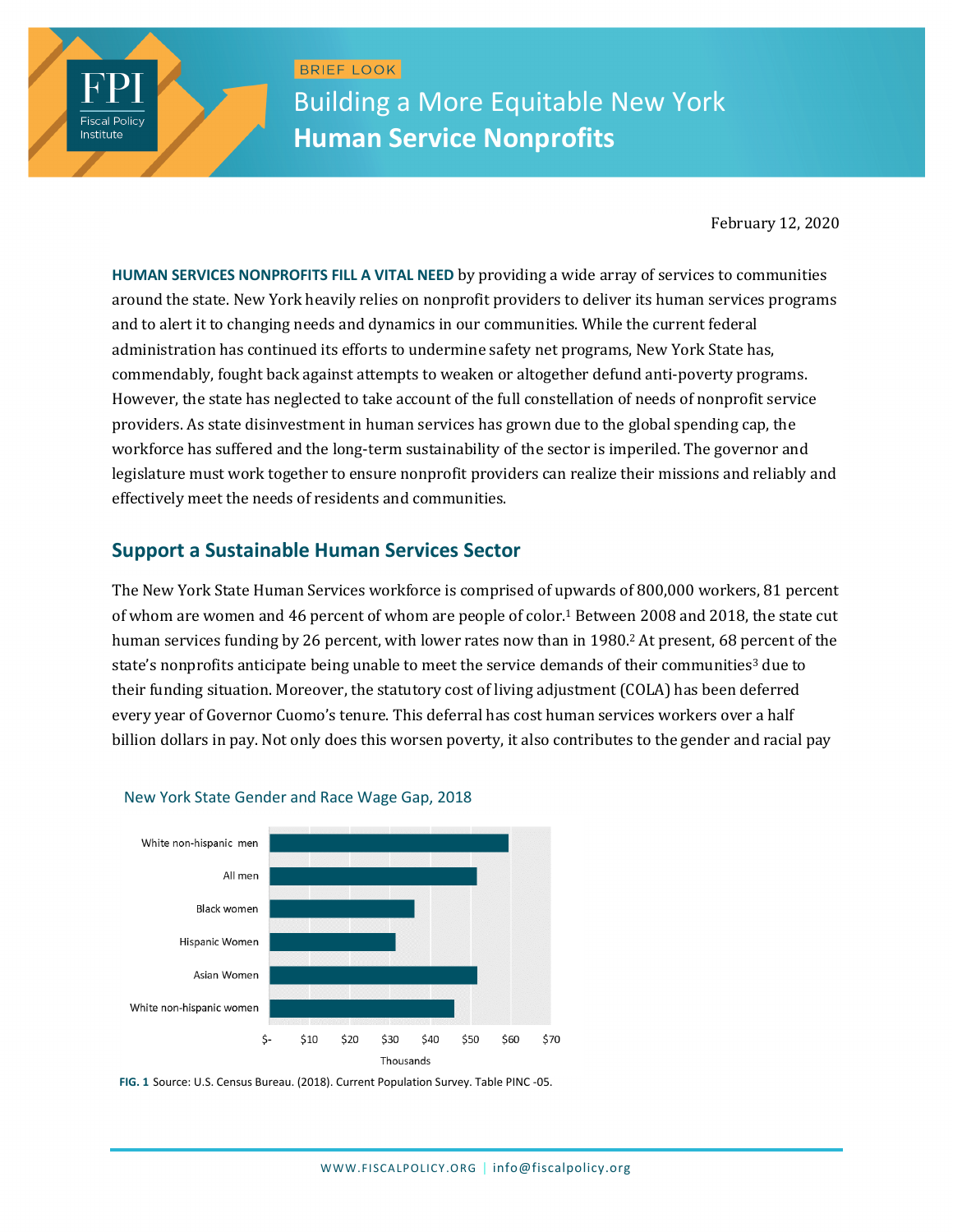gaps. This directly undermines the economic goals listed in the governor's 2019 Women's Justice Agenda. 4

The nonprofit human services sector provides crucial support to low-income communities in New York State, yet disinvestment in the sector is the significant contributor to the problems it is facing. The effects of this disinvestment will be felt most acutely in vulnerable and marginalized communities. The "3-for-5 investment," which seeks a three percent increase on human services contracts and rates for the next five years, is a necessary and overdue investment, which, if not made, will thwart the progress the state has made to improve health and education outcomes of the millions of residents who directly and indirectly benefit from these vital services. If the governor's antipoverty agenda is to deliver on any of its goals, the state must invest in human services nonprofit organizations to ensure they have the resources they need to serve our communities. **FPI supports the 3-for-5 investment ask of \$170 million in Fiscal Year 2021.**

Relatedly, nonprofits need an infrastructure investment to address their capital needs. In Fiscal Year 2017, the Nonprofit Infrastructure Capital Investment Program (NICIP) provided \$100 million in grants to 237 nonprofit human services organizations providing direct services, with an additional \$20 million appropriated in 2018 due to the volume and extent of the demand. To date, 269 awards have been made to help New York State nonprofits address their physical and technological infrastructure needs.<sup>5</sup> Programs like NICIP need to be funded over the long-term, rather than on a one-time basis. Part of the governor's 2020 agenda includes making infrastructure improvements and investments across New York State, with a special focus on underserved areas.<sup>6</sup> As human service nonprofit organizations exist to serve the underserved, their infrastructure needs cannot be overlooked. **The state should appropriate another \$100 million in Fiscal Year 2021 to meet the needs of the sector and to spur positive economic development.**

### **Ensure Residents Can Find and Access Human Services Help**

People from all across the country can dial 2-1-1 to receive guidance and assistance from a trained specialist who can assess their needs and make appropriate referrals. This important resource is now available across all of New York State, 24 hours a day, 365 days a year and in 180 languages. In addition to providing everyday help, 2-1-1 is a critical resource in times of disaster when concentrations of people need assistance with health services, shelter, and food. **This year, \$2 million in support is requested for 2-1-1: \$1.5 million to maintain current service and operations, and \$500,000 to build infrastructure that is specifically for disaster response.**7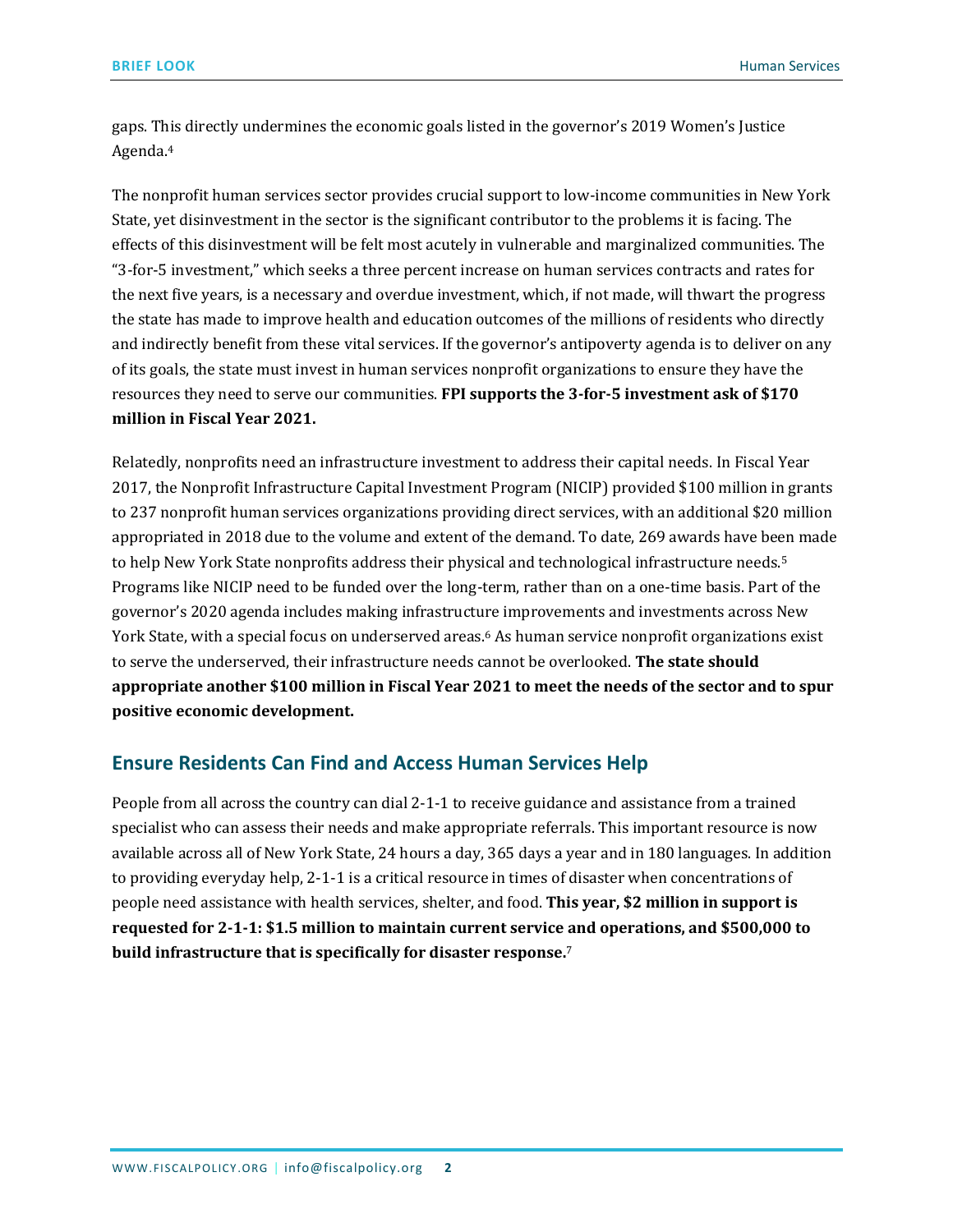# **Invest in Child Care**

In New York State, there are over 1.9 million families living with children, which represents 41.5 percent of families in the state. Child care expenses are currently a leading contributor to family economic instability. The lack of access to quality, affordable child care can cause parents to drop out of the workforce for longer periods of time, which disproportionately affects women and reduces family income while also lowering future earnings<sup>8</sup> and reducing our state's tax revenue.<sup>9</sup> Compounding this issue at the provider level are the low wages paid to child care educators. In New York State, entry level child care educators earn an average wage of \$22,030 annually while more experienced educators earn an average wage of \$31,380<sup>10</sup> annually. In many areas of our state, this income is not enough or is barely enough for self-sufficiency. In 2018, the governor formed the Child Care Availability Task Force, which has held regular meetings around the issue of quality child care in New York State, with a report expected to be issued later in 2020.

While the task force has not yet completed its work, there is no disputing our state's need for quality child care. Ensuring that all New York State children have access to quality care is essential: it has a direct impact on children's ability "to learn, to build healthy relationships, and become the best they can be." <sup>11</sup> The positive impacts of quality child care are shared by children, parents, and our economy, with research stating that for every dollar invested in high quality early child care, \$7.30 in economic returns are gained over the long-term.<sup>12</sup> Because our state has an urgent need for quality child care—64 percent of New York State residents live in a child care desert<sup>13</sup>— it is imperative that the state make building block investments in Fiscal Year 2021. At least **\$100 million is needed to ensure New York can achieve meaningful progress towards universal child care: \$40 million to establish a workforce fund to increase compensation and improve child care, and \$60 million to begin incrementally increasing guaranteed eligibility levels and decreasing the co-payment multiplier.**



#### Poverty Rates in New York State Compared to the United States

**FIG. 2** Source: Census. Estimated percent of people under 18 living in poverty as of 2014-2018. PolicyMap.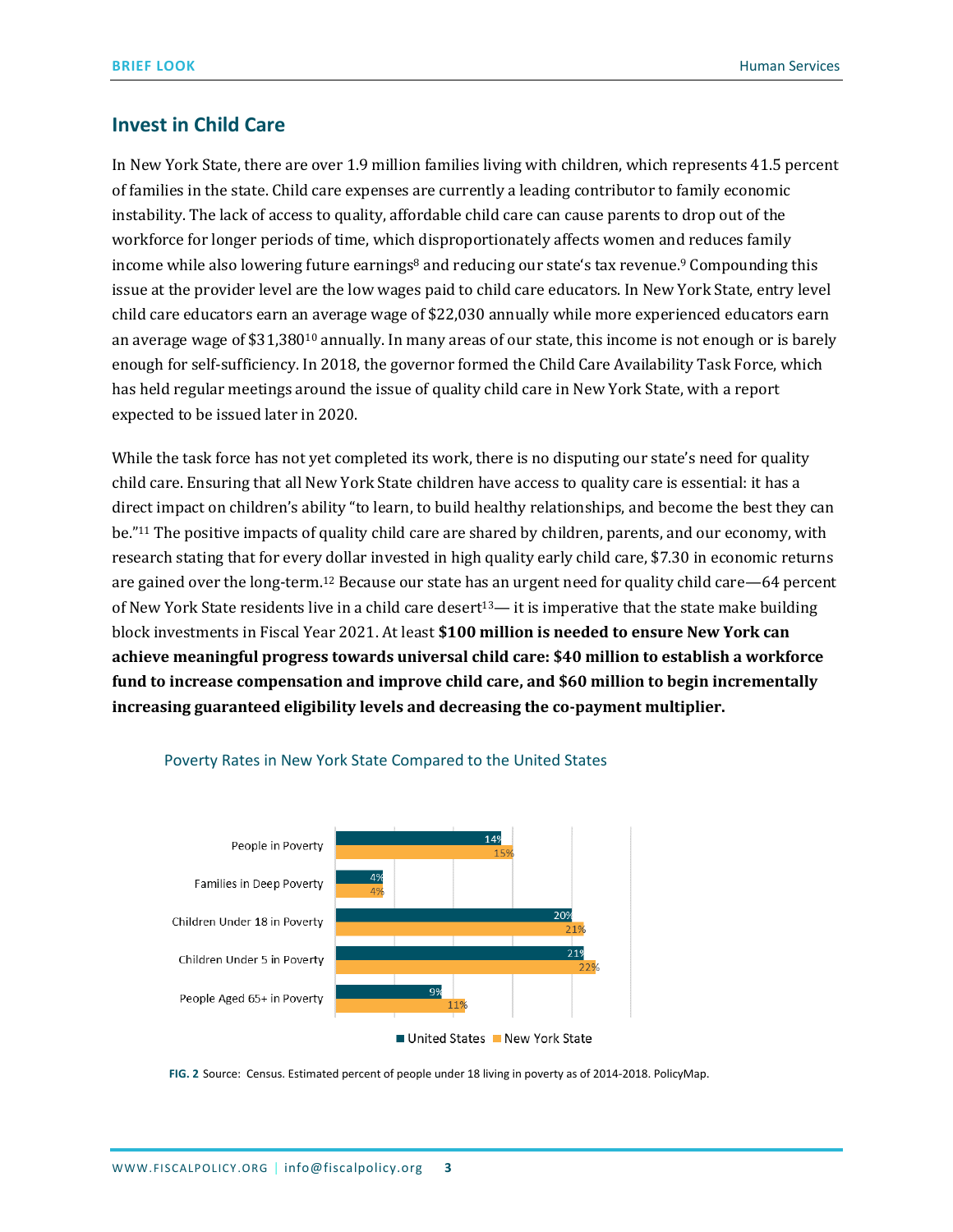## **Alleviate Poverty with Proven Programs and Practices**

The governor's Executive Budget Proposal includes \$2.9 billion to fight childhood poverty. However, the bulk of this funding is part of existing and ongoing appropriations for programs such as: The First 1,000 Days Medicaid Initiative; the Empire State After School program, and; the Community Schools program. Alarmingly, the governor's proposal recommends a \$2.3 million reduction in funding for school breakfast and lunch programs, from \$36.7 million to \$34.4 million. In New York State, over 730,000 children are food insecure, 34 percent of whom are not currently eligible for free or reduced lunch because they live in households above 185 percent of the federal poverty threshold. A \$2.3 million cut to this program will further reduce the number of children who can receive healthy and nutritious food while at school.<sup>14</sup> In a state where children are more likely to live in poverty than are children in 31 other states,<sup>15</sup> with 835,815 children under the age of 18 currently living in poverty,<sup>16</sup> more must be done to ensure that all New York State children have a safe and healthy start in life.

# Recommendations

- $\triangleright$  For social progress to happen and be sustainable, even and consistent investment in the human services sector is necessary. Direct services providers must be able to cover their service and operating costs and make needed capital investments. Funding for 3-for-5 and for the Nonprofit Infrastructure and Capital Improvement Program (NICIP) must be included in Fiscal Year 2021.
- $\triangleright$  Poverty remains a persistent issue in our state, with many upstate cities (Buffalo, Rochester, and Syracuse) having poverty rates of over 30 percent, with the greatest rates of poverty experienced by Black and Hispanic residents. Investments in programs and services designed to alleviate poverty over the long-term are critical. The state should also assess its programs to ensure equal access is achieved.